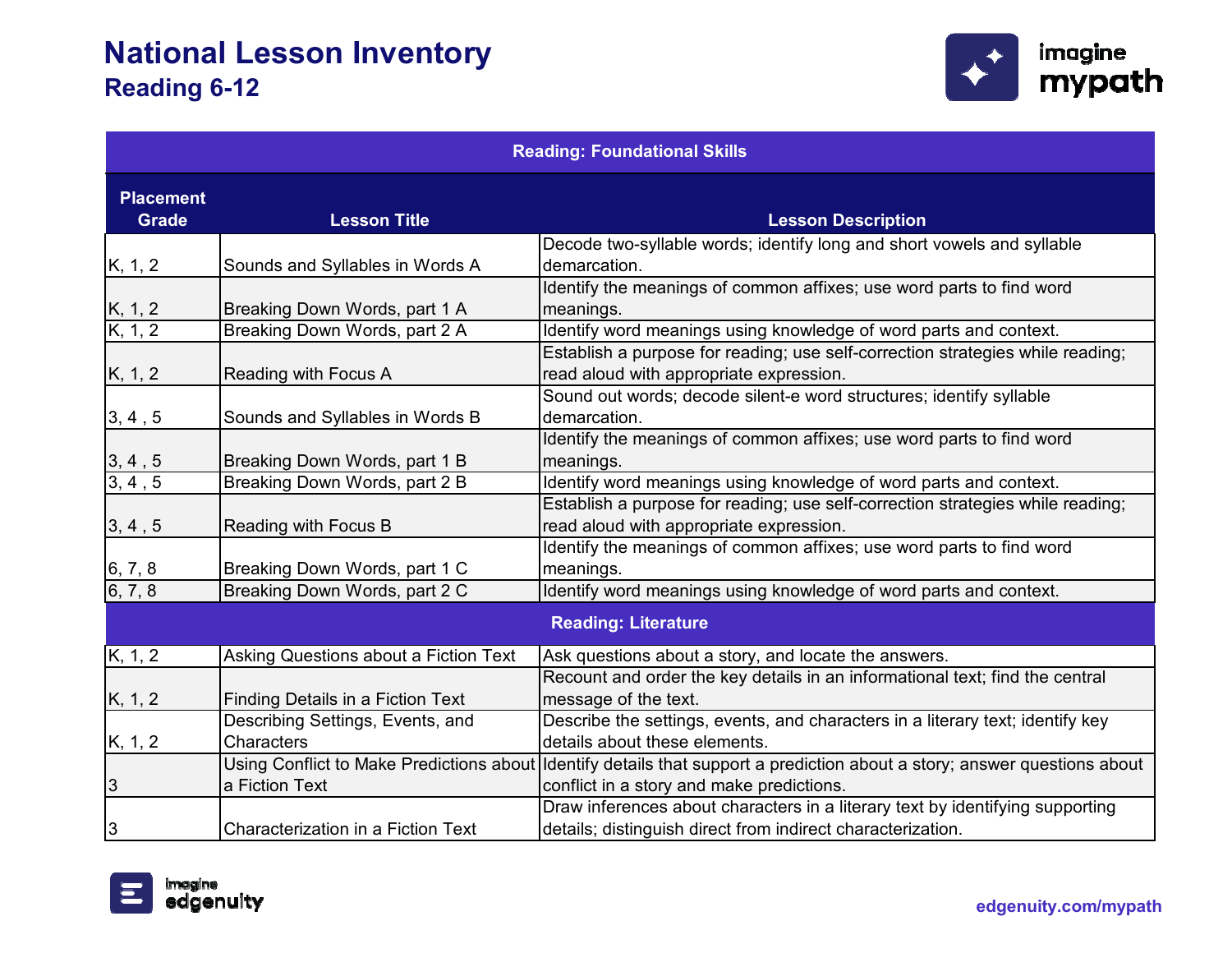

| <b>Placement</b> |                                         |                                                                                       |
|------------------|-----------------------------------------|---------------------------------------------------------------------------------------|
| <b>Grade</b>     | <b>Lesson Title</b>                     | <b>Lesson Description</b>                                                             |
|                  |                                         | Determine the theme of a story by identifying supporting details; read and            |
| 3                | Theme in a Fiction Text A               | reread a story to identify important story elements.                                  |
|                  | Making Inferences about Characters in a | Draw inferences about characters in a literary text by identifying supporting         |
| 4                | <b>Fiction Text</b>                     | details; distinguish direct from indirect characterization.                           |
| $\overline{4}$   | Summarizing a Fiction Text B            | Summarize a story, and trace its plot.                                                |
|                  |                                         | Determine the theme of a story by identifying supporting details; read and            |
| 4                | Theme in a Fiction Text B               | reread a story to identify important story elements.                                  |
|                  |                                         | Identify the setting of a story and supporting details; make text-to-self             |
| 4                | Setting in a Fiction Text               | connections to visualize a story's setting.                                           |
| $\overline{4}$   | Figurative Language in a Poem           | Identify and interpret figurative language in a poem.                                 |
|                  |                                         | Identify the structural elements in a poem, and use them to interpret its             |
| 4                | Structure in a Poem                     | meaning.                                                                              |
|                  | Making Inferences about Character       | Draw inferences using supporting details in a literary text, and analyze its          |
| 5                | Relationships in a Literary Text        | character relationships.                                                              |
|                  | Identifying Plot Elements in a Literary |                                                                                       |
| 5                | <b>Text</b>                             | Summarize a literary text, and recognize its plot elements.                           |
|                  |                                         | Identify and use context clues to determine or clarify the meaning of unfamiliar      |
|                  | Exploring Word Relationships and        | words; identify and interpret figurative language; understand how knowledge of        |
| 5                | <b>Figurative Language</b>              | figurative language improves comprehension and writing.                               |
|                  | Tracing Plot Development in a Literary  | Trace plot development in a story, and identify story elements; reflect on how        |
| 5                | <b>Text</b>                             | characters and events connect in a literary text.                                     |
|                  |                                         | Identify a narrator's point of view in a literary text, and describe how the point of |
| 5                | Point of View in a Literary Text        | view influences the potrayal of events.                                               |
|                  |                                         | Interpret visual elements in a literary text, and explain how they contribute to      |
| $\mathbf 5$      | Visual Elements in a Literary Text      | the text.                                                                             |
|                  |                                         | Identify common themes and topics across two stories in the same genre;               |
| 5                | Theme and Topic in Literary Texts       | compare and contrast how these stories approach a similar theme or topic.             |
|                  |                                         | Draw inferences from a literary text, and identify supporting details; determine      |
| 6                | Making Inferences about a Poem          | the theme and identify figurative language in a poem.                                 |
|                  | Summarizing and Finding the Theme in    | Summarize and determine the theme of a literary text; identify details                |
| 6                | a Literary Text                         | supporting the theme.                                                                 |

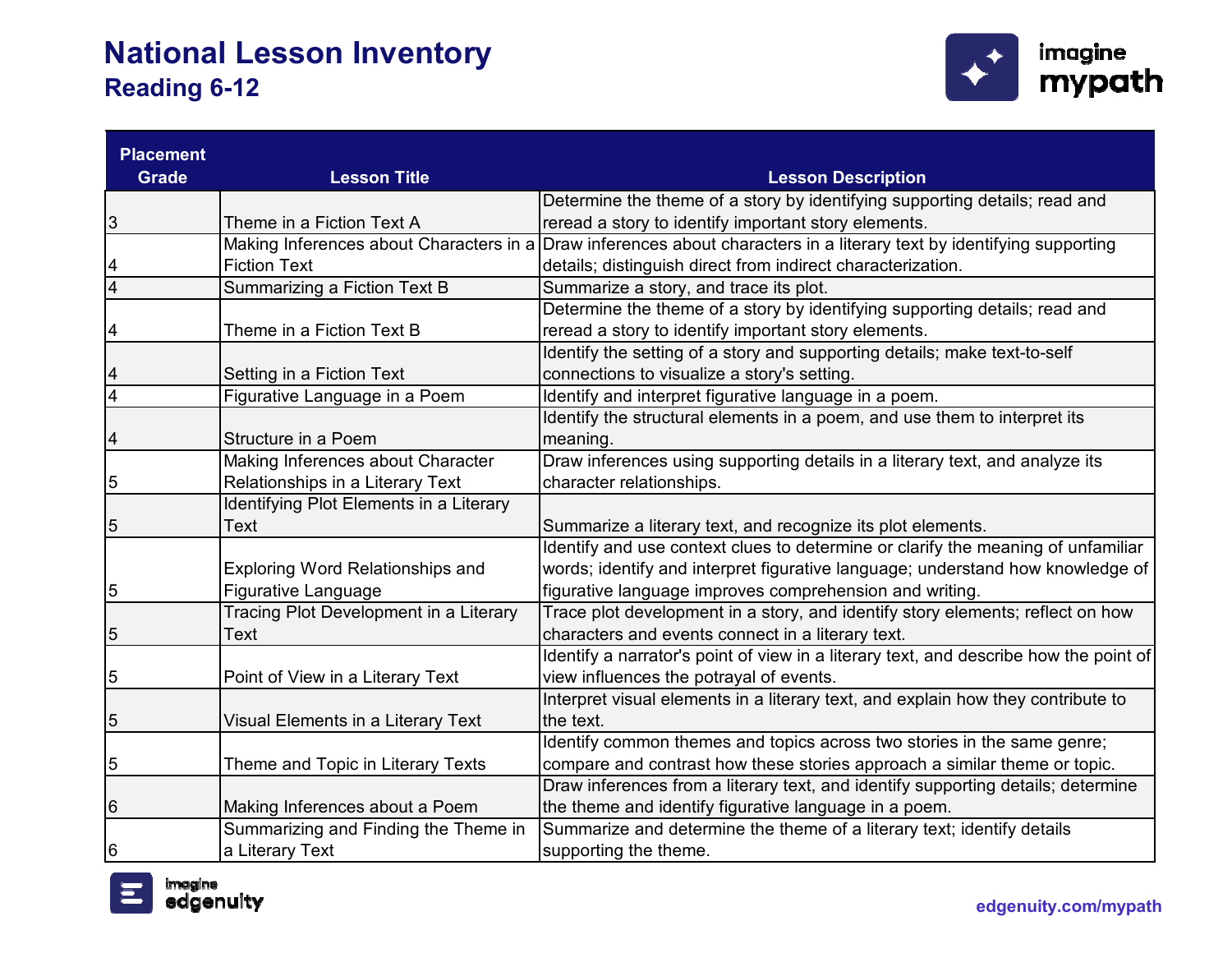

| <b>Placement</b> |                                            |                                                                                                                    |
|------------------|--------------------------------------------|--------------------------------------------------------------------------------------------------------------------|
| <b>Grade</b>     | <b>Lesson Title</b>                        | <b>Lesson Description</b>                                                                                          |
|                  |                                            | Identify a story's plot elements; analyze the motivations and responses of its                                     |
| 6                | Story Elements in a Literary Text          | characters; analyze how the setting, plot, and characters interact.                                                |
|                  |                                            | Identify and interpet figurative language in a literary text; build background                                     |
|                  | <b>Figurative Language and Making</b>      | knowledge about a historical landmark; make connections to understand a                                            |
| 6                | Connections in a Literary Text             | poem's significance.                                                                                               |
|                  |                                            | Determine the structure of a literary text, and analyze how a portion of the text                                  |
| 6                | <b>Literary Text Structure</b>             | contributes to its development.                                                                                    |
|                  |                                            | Explain how an author conveys the speaker's perspective in a story; describe                                       |
|                  |                                            | the voice of a speaker or character in a story; analyze why an author assigns a                                    |
| 6                | Perspective and Voice in a Literary Text   | specific point of view to a narrator.                                                                              |
|                  |                                            |                                                                                                                    |
|                  | <b>Structure in Narrative and Dramatic</b> | Compare and contrast the structures of narrative and dramatic texts; explain                                       |
| 6                | <b>Texts</b>                               | the characteristics of a folktale; make predictions to support comprehension.                                      |
|                  |                                            | Identify common themes and topics across two literary texts of different genres;                                   |
|                  |                                            | Comparing and Contrasting Literary Text compare and contrast how two literary texts of different genres approach a |
| 6                | Genres                                     | similar theme or topic.                                                                                            |
|                  |                                            | Make inferences from a literary text, and determine its theme; identify details                                    |
| 7                | Inferring Theme in a Literary Text         | supporting inferences.                                                                                             |
|                  | Summarizing and Analyzing Characters       |                                                                                                                    |
| 7                | in a Dramatic Text                         | Summarize a dramatic text; identify its elements, and analyze the characters.                                      |
| $\overline{7}$   | Characters and Plot in a Literary Text     | Describe characters in a literary text, and analyze their influence on events.                                     |
|                  |                                            | Identify and interpret metaphors in a literary text; evaluate the effect of                                        |
|                  | Structure and Metaphor in a Poem           | repetition; examine free verse structure.                                                                          |
| $\overline{7}$   | Sound Elements in Literary Texts           | Identify sound elements in a literary text, and analyze their impact.                                              |
|                  |                                            | Analyze how a poem's structure contributes to its meaning; examine rhythm                                          |
| 7                | <b>Poetic Text Structure</b>               | and the effect of repetition in a poem.                                                                            |
|                  |                                            | Identify different points of view in a literary text; analyze how the author                                       |
| 7                | Multiple Points of View in a Literary Text | develops and contrasts multiple points of view.                                                                    |
|                  |                                            | Identify the unique techniques used in written, audio, and video versions of a                                     |
|                  |                                            | story, and analyze the effects of these techniques; compare and contrast a                                         |
| 7                | Comparing Different Versions of a Story    | literary text with its audio or video version.                                                                     |

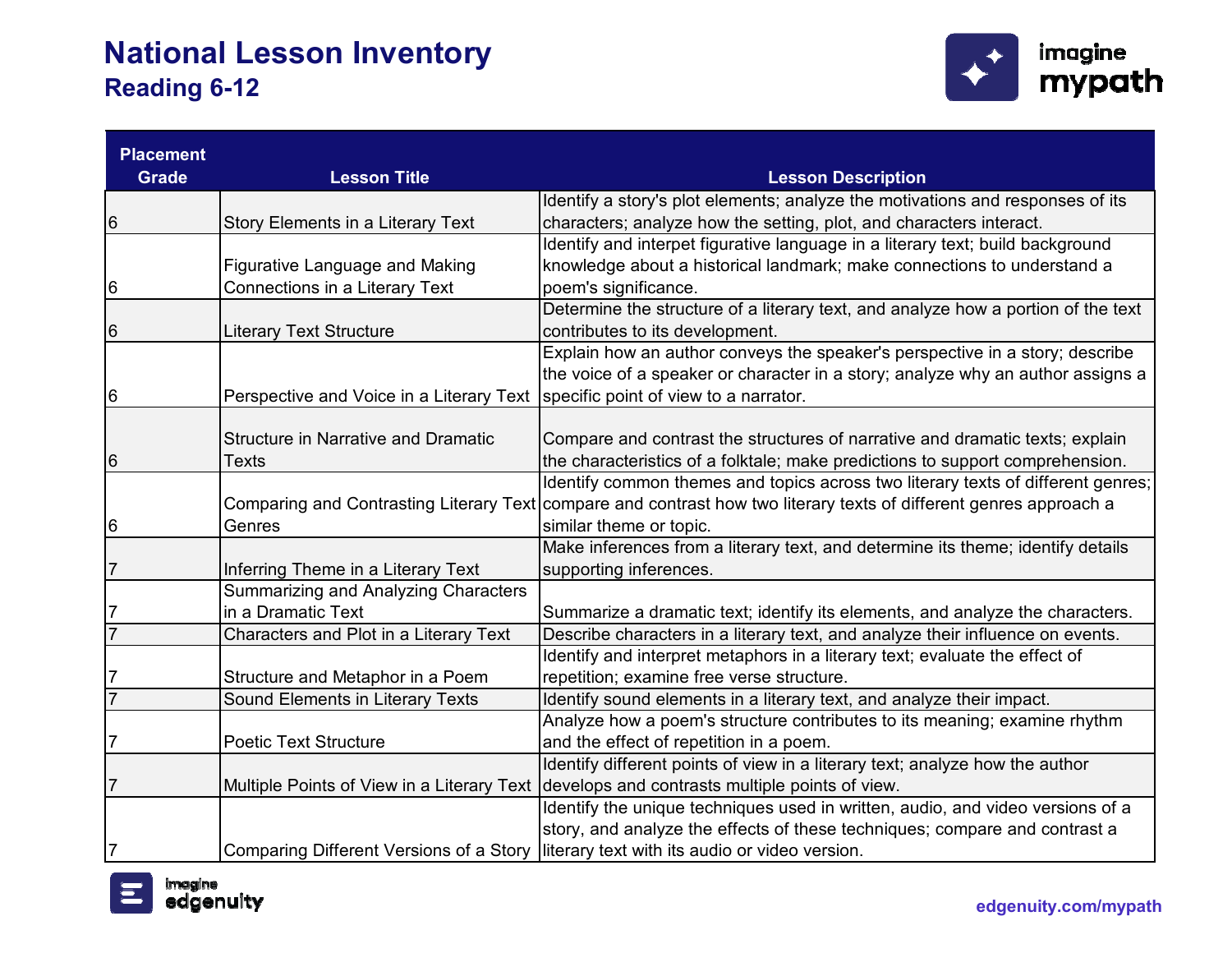

| <b>Placement</b> |                                           |                                                                                    |
|------------------|-------------------------------------------|------------------------------------------------------------------------------------|
| <b>Grade</b>     | <b>Lesson Title</b>                       | <b>Lesson Description</b>                                                          |
|                  |                                           |                                                                                    |
|                  | <b>Comparing Myths and Making</b>         | Draw inferences from a literary text, and identify supporting details; compare     |
| 8                | <b>Inferences about Cultures</b>          | and contrast myths from different cultures to identify the values shown.           |
|                  | Summarizing and Analyzing Character       | Summarize a literary text, and analyze the relationships between characters        |
| $\boldsymbol{8}$ | Relationships in a Literary Text          | and events.                                                                        |
|                  |                                           | Determine the theme of a literary text, and identify supporting details; use text  |
|                  | Characterization, Theme, and Irony in a   | evidence to make inferences about characters; analyze the use of irony in a        |
| 8                | Literary Text                             | story.                                                                             |
|                  |                                           | Identify and interpret figurative language in a literary text; analyze the use of  |
|                  |                                           | allusion and metaphor; analyze the role of poetry in cultural and societal         |
| 8                | Allusion and Metaphor in Poetry           | changes.                                                                           |
|                  |                                           | Identify the point of view from which a story is told; contrast the points of view |
|                  | Analyzing Point of View in a Literary     | of characters and readers, and analyze how their differences can create            |
| 8                | Text                                      | suspense or humor.                                                                 |
|                  |                                           | Analyze the differences between a literary text and its performance; recognize     |
| 8                | <b>Comparing Text to Performance</b>      | the choices made by the director and actors in the performance.                    |
|                  |                                           | Analyze how a modern work of fiction incorporates themes, events, and              |
|                  | <b>Comparing Modern and Traditional</b>   | characters from traditional literature; analyze its use and transformation of the  |
| 8                | <b>Stories</b>                            | material.                                                                          |
|                  |                                           | Draw inferences and identify details that support inferences in a literary text;   |
|                  | Making Inferences and Determining         | use context to understand unfamiliar words; compare the writing styles of          |
| 9                | Word Meanings in a Literary Text          | different time periods.                                                            |
|                  | <b>Summarizing and Analyzing Cultural</b> | Summarize a literary text; identify the features of a myth, and analyze how a      |
| $\overline{9}$   | Experience in a Myth                      | cultural experience is reflected in a text of this type.                           |
|                  |                                           | Determine the central idea of a poem, and identify its supporting details;         |
|                  | Central Idea and Sound Elements in a      | explore the history and structure of a Shakespearean sonnet; analyze the           |
| 9                | Sonnet                                    | rhyme scheme and identify the meter of a sonnet.                                   |
|                  | Characterization, Conflict, and           | Analyze complex characters and interpret different types of conflict in a story;   |
| 9                | Resolution in a Literary Text             | examine plot structure to interpret an implied resolution.                         |

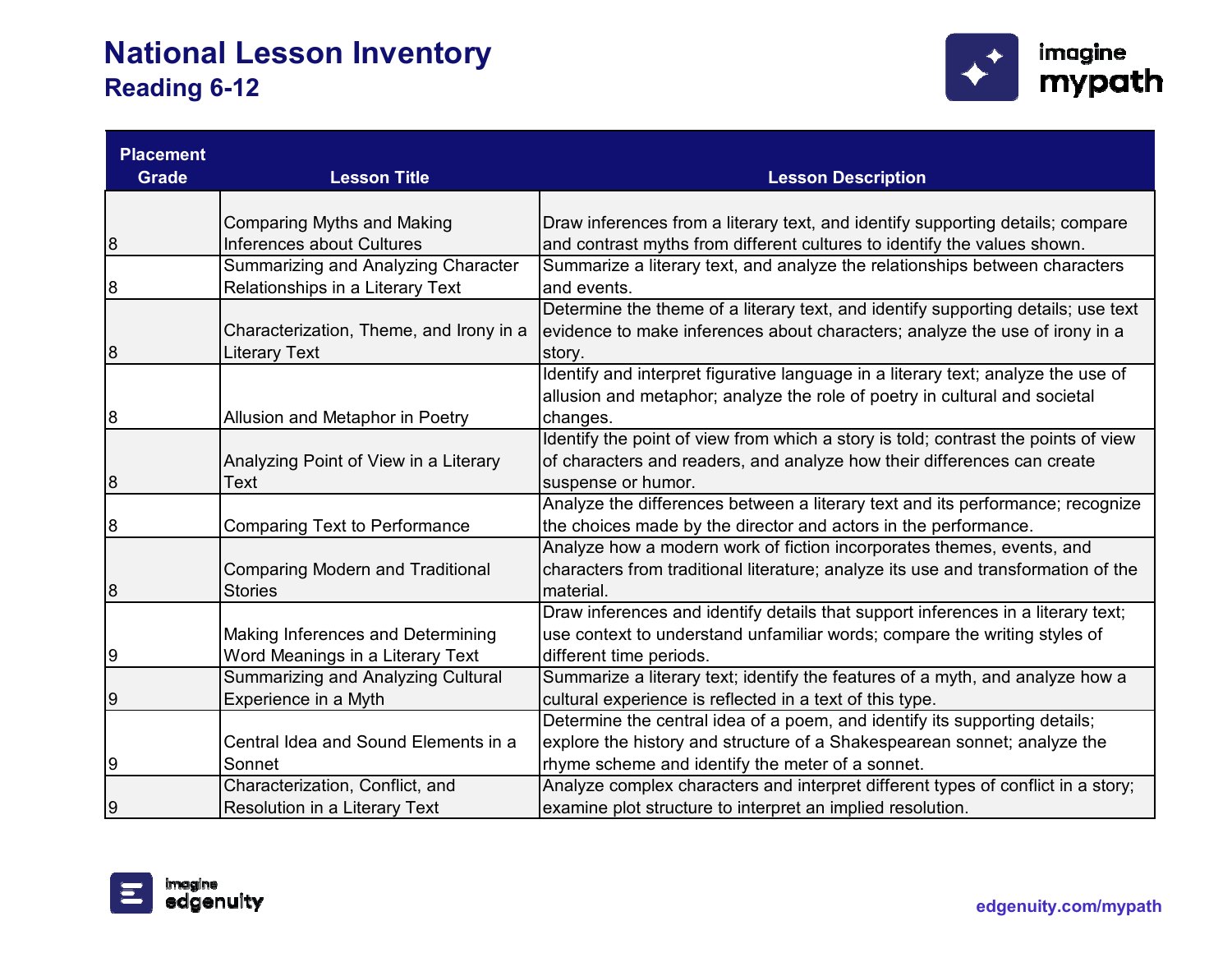

| <b>Placement</b><br><b>Grade</b> | <b>Lesson Title</b>                           | <b>Lesson Description</b>                                                                                             |
|----------------------------------|-----------------------------------------------|-----------------------------------------------------------------------------------------------------------------------|
|                                  |                                               |                                                                                                                       |
|                                  |                                               | Figurative Language, Tone, and Mood in Interpret the use of figurative language in poetry; examine how the denotation |
| 9                                | Poetry                                        | and connotation of words affect tone and mood; analyze a poet's style.                                                |
|                                  |                                               | Analyze how an author creates suspense in a literary text; identify imagery in a                                      |
| 9                                | Imagery, Mood, and Suspense in Poetry         | poem; analyze the impact of word choice and sound devices on mood.                                                    |
|                                  | Comparing Artistic Representations of a       | Identify similarities and differences in the representations of a subject in two                                      |
| 9                                | Subject                                       | artistic mediums; contrast their focuses and emphases.                                                                |
|                                  |                                               | Analyze how an author uses source material in a literary text; identify text                                          |
|                                  | Text Structure and the Use of Source          | structures, including cause and effect and chronology; analyze how narration                                          |
| 9                                | Material in a Literary Text                   | affects storytelling.                                                                                                 |
|                                  |                                               |                                                                                                                       |
|                                  | Making Inferences about Characters in         | Draw inferences about characters and identify details supporting inferences in                                        |
| 10                               | <b>Literary Texts</b>                         | a literary text; analyze plot structure and thematic development.                                                     |
|                                  | Summarizing and Paraphrasing a                | Summarize and paraphrase a literary text; analyze foreshadowing, and                                                  |
| 10                               | <b>Literary Text</b>                          | summarize conflicts.                                                                                                  |
|                                  |                                               | Determine the theme of a literary text, and identify details supporting the                                           |
|                                  |                                               | theme; explain the use of situational irony as a satirical device, and analyze the                                    |
| 10                               | Theme and Satire in a Literary Text           | relationship between characters and satire.                                                                           |
|                                  |                                               | Analyze the use of figurative language and imagery in poetry, and recognize                                           |
|                                  |                                               | poetic conventions; analyze the portrayal of a subject in two different artistic                                      |
| 10                               | <b>Comparing Poetry and Art</b>               | mediums.                                                                                                              |
|                                  |                                               |                                                                                                                       |
|                                  |                                               | Analyze cultural experiences reflected in two literary texts; analyze how central                                     |
|                                  | <b>Analyzing Cultural Experiences</b>         | ideas are developed in a graphic novel and how tone reveals perspective in                                            |
| 10                               | Presented in Different Literary Genres        | realistic fiction; compare and contrast perspectives of different characters.                                         |
|                                  |                                               | Analyze the cultural experience reflected in a literary text; apply feminist and                                      |
|                                  | <b>Comparing Critical Perspectives toward</b> | historical perspectives to analyze literature; compare and contrast critical                                          |
| 10                               | Literature                                    | perspectives used to analyze literature.                                                                              |
|                                  |                                               | Compare a literary text to its source material; analyze how an author creates                                         |
|                                  | Narrative Techniques and the Use of           | tension through pacing and order of events; identify the characteristics of                                           |
| 10                               | Source Material in a Poem                     | narrative poetry.                                                                                                     |

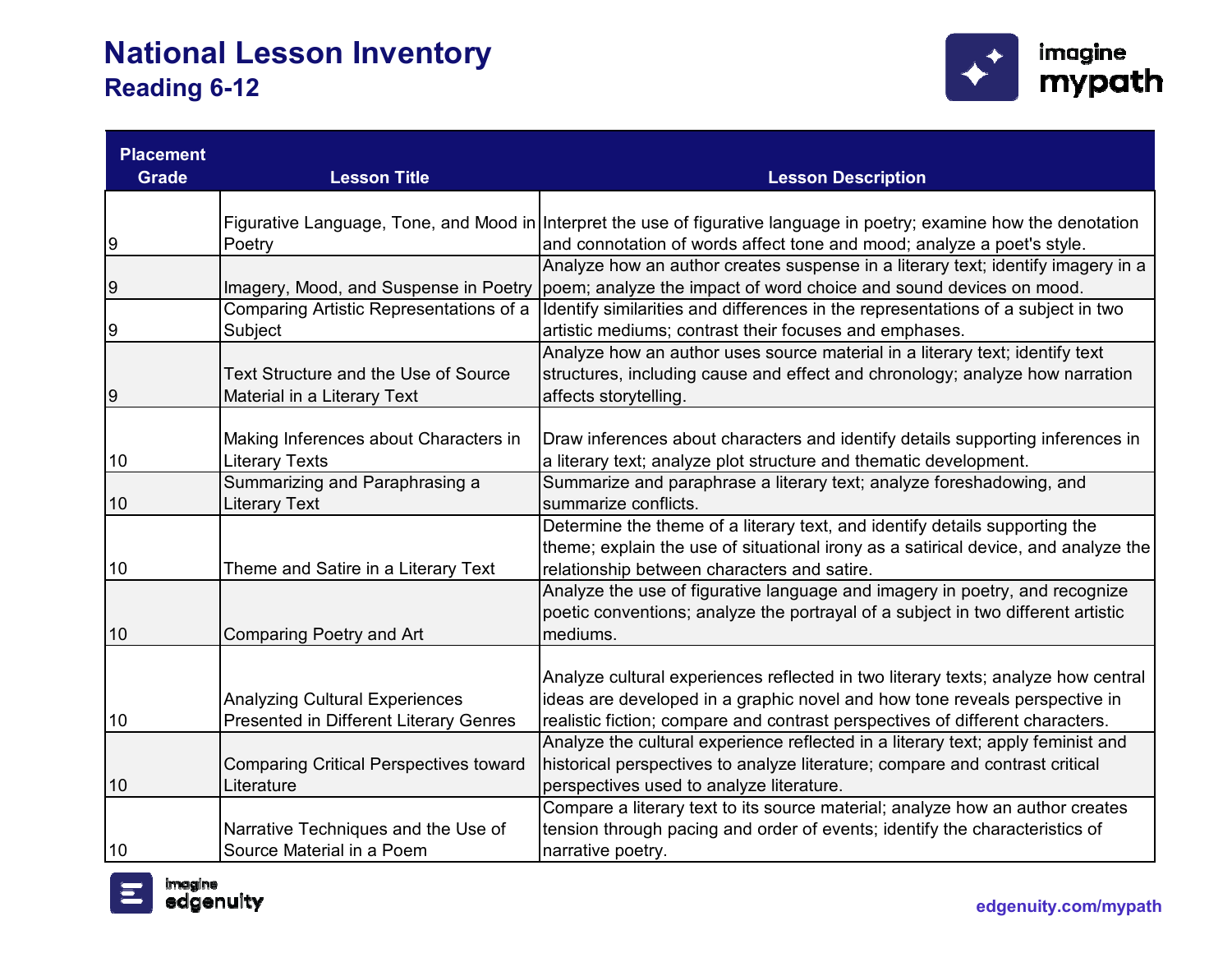

| <b>Placement</b> |                                          |                                                                                                                         |
|------------------|------------------------------------------|-------------------------------------------------------------------------------------------------------------------------|
| <b>Grade</b>     | <b>Lesson Title</b>                      | <b>Lesson Description</b>                                                                                               |
|                  |                                          | Draw inferences and identify supporting details in a literary text; recognize the                                       |
|                  | Inferences and Cultural Connections in   | characteristics of the Anglo-Saxon period; analyze the development of the                                               |
| 11, 12           | a Literary Text                          | English language.                                                                                                       |
|                  | Paraphrasing and Objectively             |                                                                                                                         |
| 11, 12           | Summarizing a Literary Text              | Summarize and objectively paraphrase a literary text.                                                                   |
|                  | Themes and Philosophical Ideas in a      | Determine the theme and identify supporting details in a literary text; identify                                        |
| 11, 12           | Literary Text                            | philosophical concepts in a text.                                                                                       |
|                  |                                          | Analyze the use of dialogue to portray characters and establish setting in a                                            |
|                  | Story Elements and Humor in a Literary   | literary text; cite examples of satire, irony, and sarcasm in a realist text; critique                                  |
| 11, 12           | Text                                     | the author's use of humor to convey intent and viewpoint.                                                               |
|                  | Imagery and Figurative Language in       | Analyze the use of figurative language to convey ideas in a literary text; identify                                     |
| 11, 12           | Poetry                                   | and analyze imagery; evaluate an adaptation.                                                                            |
|                  |                                          |                                                                                                                         |
|                  |                                          | Analyze how text structure contributes to the meaning and impact of a literary                                          |
|                  | Literary Text Structure in Fiction and   | text; identify the use of frame story, flashback, and sequencing in a short story;                                      |
| 11, 12           | Poetry                                   | compare and contrast texts of different genres on the same topic.                                                       |
|                  |                                          | Analyze the use of irony and satire in a literary text; examine the impact of                                           |
|                  | Irony, Satire, and Characterization in a | character development in a story; ask questions to interpret societal messages                                          |
| 11, 12           | Literary Text                            | in science fiction.                                                                                                     |
|                  |                                          | Comparing Versions of a Literary Text in Compare versions of a literary text in two different mediums; analyze a text's |
| 11, 12           | <b>Different Mediums</b>                 | aesthetic impact and how it conveys an author's purpose.                                                                |
|                  |                                          | <b>Reading: Informational Text</b>                                                                                      |
|                  | Asking Questions about an Informational  |                                                                                                                         |
| K, 1, 2          | Text                                     | Ask and locate answers to questions about an informational text.                                                        |
|                  |                                          | Identify, recount, and order the key details in an informational text; determine                                        |
| K, 1, 2          | Finding Details in an Informational Text | the main topic of the text.                                                                                             |
|                  |                                          |                                                                                                                         |
| K, 1, 2          | Using Clues to Understand New Words      | Identify and use context clues to determine the meaning of unfamiliar words.                                            |
|                  | Making Inferences about an               |                                                                                                                         |
| $\overline{3}$   | <b>Informational Text A</b>              | Draw inferences from an informational text by identifying supporting details.                                           |

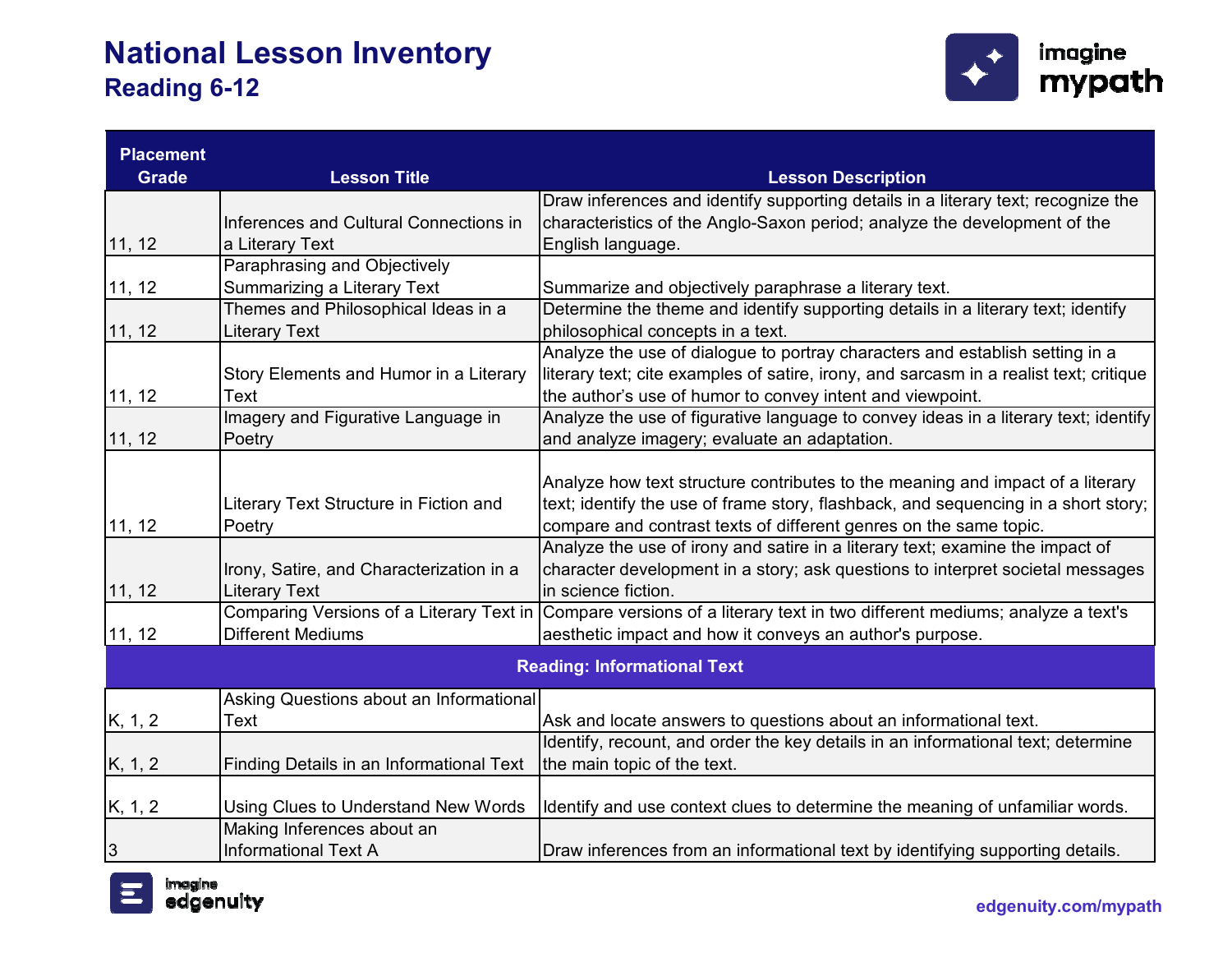

| <b>Placement</b> |                                                                                  |                                                                                                    |
|------------------|----------------------------------------------------------------------------------|----------------------------------------------------------------------------------------------------|
| <b>Grade</b>     | <b>Lesson Title</b>                                                              | <b>Lesson Description</b>                                                                          |
|                  |                                                                                  | Determine the main idea of an informational text by identifying supporting                         |
| 3                |                                                                                  | Central Ideas in an Informational Text A details; make text-to-self and text-to-world connections. |
|                  | Using Context Clues to Find Word                                                 |                                                                                                    |
| 3                | <b>Meanings A</b>                                                                | Identify and use context clues to determine the meaning of unfamiliar words.                       |
|                  | Making Inferences about an                                                       |                                                                                                    |
| 4                | <b>Informational Text B</b>                                                      | Draw inferences from an informational text by identifying supporting details.                      |
|                  | Summarizing and Paraphrasing an                                                  |                                                                                                    |
| 4                | <b>Informational Text B</b>                                                      | Summarize and paraphrase an informational text.                                                    |
|                  |                                                                                  | Determine the main idea of an informational text by identifying supporting                         |
| 4                | Central Ideas in an Informational Text B                                         | details; make text-to-self and text-to-world connections.                                          |
|                  | Using Context Clues to Find Word                                                 |                                                                                                    |
| 4                | <b>Meanings B</b>                                                                | Identify and use context clues to determine the meaning of unfamiliar words.                       |
|                  | Compare-and-Contrast Structure in an                                             | Recognize compare-and-contrast structure in an informational text; create                          |
| 4                | <b>Informational Text</b>                                                        | mental models to understand this text structure.                                                   |
|                  |                                                                                  | Explain how visual elements contribute to an informational text; interpret visual                  |
| 4                | Visual Aids in an Informational Text                                             | information.                                                                                       |
|                  |                                                                                  | Infer the author's viewpoint by identifying the supporting details in an                           |
|                  |                                                                                  | informational text; analyze how a key individual is illustrated in an informational                |
|                  | Making Inferences about the Author's                                             | text; understand the connection between an author's viewpoint and purpose for                      |
| 5                | Viewpoint in an Informational Text                                               | writing.                                                                                           |
|                  |                                                                                  | Determine the main idea of an informational text by identifying the supporting                     |
| $\mathbf 5$      | Main Ideas in an Informational Text                                              | details; summarize an informational text.                                                          |
|                  | Making Inferences about Relationships                                            | Make inferences about relationships in an informational text by identifying                        |
| 5                | in an Informational Text                                                         | supporting details.                                                                                |
|                  | <b>Context Clues and Multiple-Meaning</b>                                        | Identify and use context clues to determine the meaning of unfamiliar words;                       |
| 5                | Words                                                                            | determine the meaning of multiple-meaning words.                                                   |
|                  |                                                                                  | Determine the structure of an informational text; compare and contrast the                         |
| 5                | Comparing Informational Text Structures   structures of two informational texts. |                                                                                                    |
|                  |                                                                                  | Identify point of view in an informational text; compare and contrast the points                   |
| 5                | Point of View in Informational Texts                                             | of view of two informational texts on the same topic.                                              |

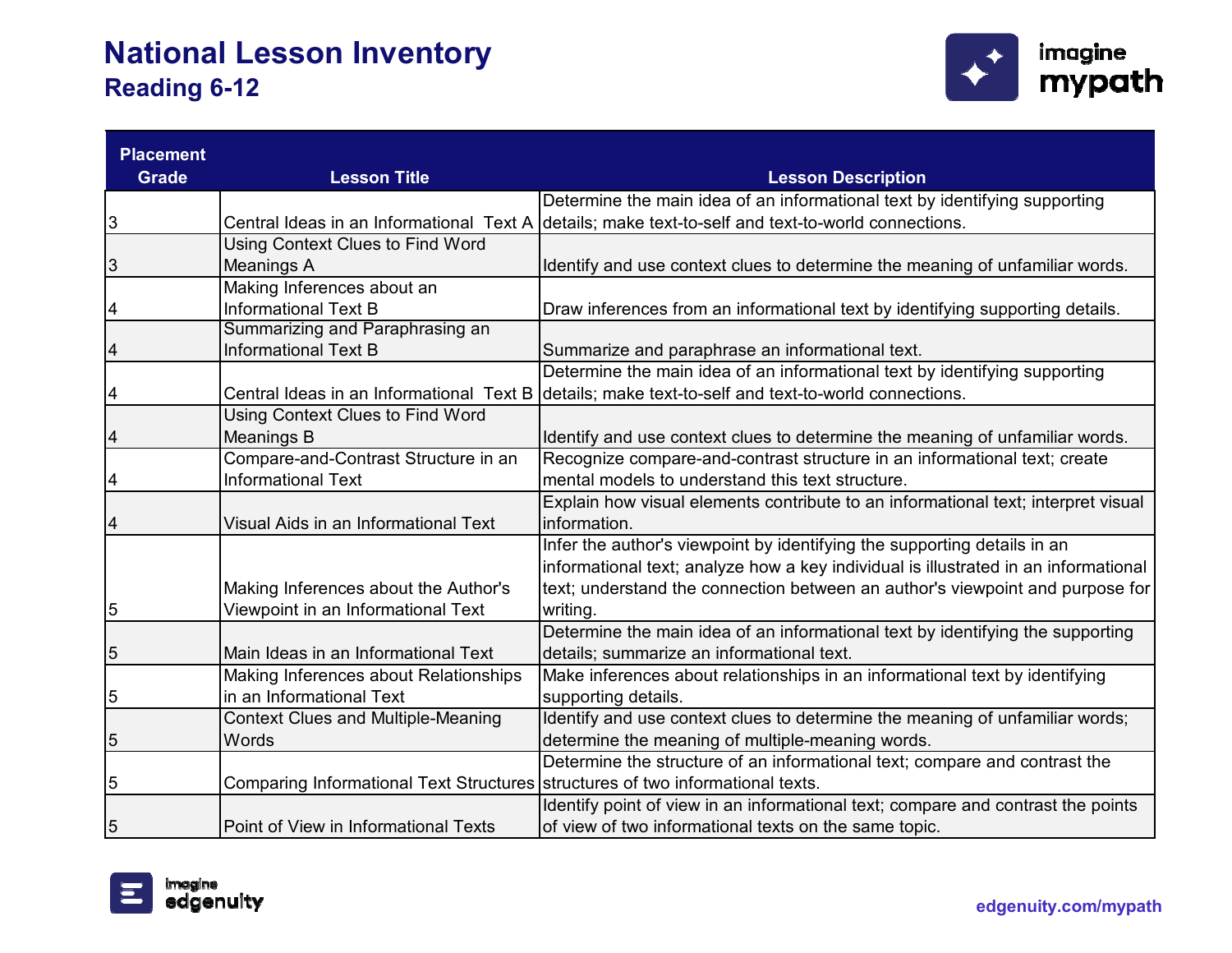

| <b>Placement</b> |                                              |                                                                                                                    |
|------------------|----------------------------------------------|--------------------------------------------------------------------------------------------------------------------|
| <b>Grade</b>     | <b>Lesson Title</b>                          | <b>Lesson Description</b>                                                                                          |
|                  | Integrating Information from More Than       | Integrate information from two texts on the same topic to answer a question                                        |
| 5                | One Text                                     | about the topic; answer a question by locating relevant information in a text.                                     |
|                  |                                              | Identify reasons and evidence in an argumentative text, and connect them to                                        |
|                  |                                              | particular points in the text; explain how an author supports particular points in                                 |
| 5                | <b>Reasons and Evidence</b>                  | a text.                                                                                                            |
|                  |                                              | Draw inferences from an informational text, and identify supporting details;                                       |
| 6                | Inferring Theme in an Informational Text     | analyze influences that shape an author; determine an essay's theme.                                               |
|                  | <b>Summarizing and Drawing Conclusions</b>   | Summarize an informational text; interpet a timeline; draw conclusions based                                       |
| 6                | in an Informational Text                     | on a scientific text.                                                                                              |
|                  |                                              | Determine the central idea of an informational text, and identify supporting                                       |
|                  | Central Idea and Visual Details in an        | details; use photographs to understand historical context; analyze details                                         |
| 6                | <b>Informational Text</b>                    | presented both textually and visually.                                                                             |
|                  |                                              |                                                                                                                    |
|                  | Images and Descriptions in an                | Analyze how an author uses description to present ideas in an informational                                        |
| 6                | <b>Informational Text</b>                    | text; explain the purpose of visual media in an informational text.                                                |
|                  | <b>Understanding Complex Information and</b> | Identify and use context clues to determine the meaning of unfamiliar words;                                       |
|                  |                                              | Technical Vocabulary in an Informational compare and contrast to analyze similarities and differences; explore the |
| 6                | Text                                         | author's use of humor.                                                                                             |
|                  |                                              | Explain how sections of an informational text fit into the overall text structure;                                 |
|                  |                                              | explore the purpose of a text structure; draw conclusions to make an action                                        |
| 6                | <b>Informational Text Structure</b>          | plan.                                                                                                              |
|                  | Persuasion, Author's Purpose, and            | Determine the author's purpose and recognize elements of persuasion in a                                           |
| 6                | Theme in an Informational Text               | speech; connect details to the theme.                                                                              |
|                  | Evaluating an Argument in an                 | Identify the author's argument in an informational text and explain how it is                                      |
| 6                | <b>Informational Text</b>                    | supported by reasons and evidence; evaluate its effectiveness.                                                     |
|                  | Comparing and Synthesizing                   | Compare two informational texts about the same events, and synthesize the                                          |
| 6                | <b>Informational Texts</b>                   | information; understand how texts show problems and solutions.                                                     |
|                  | Making and Supporting Inferences about       |                                                                                                                    |
| 7                | an Informational Text                        | Make inferences from an informational text, and identify supporting details.                                       |
|                  | Summarizing and Finding the Central          | Summarize an informational text; determine its central idea, and identify                                          |
| 7                | Idea of an Informational Text                | supporting details; determine the author's purpose.                                                                |

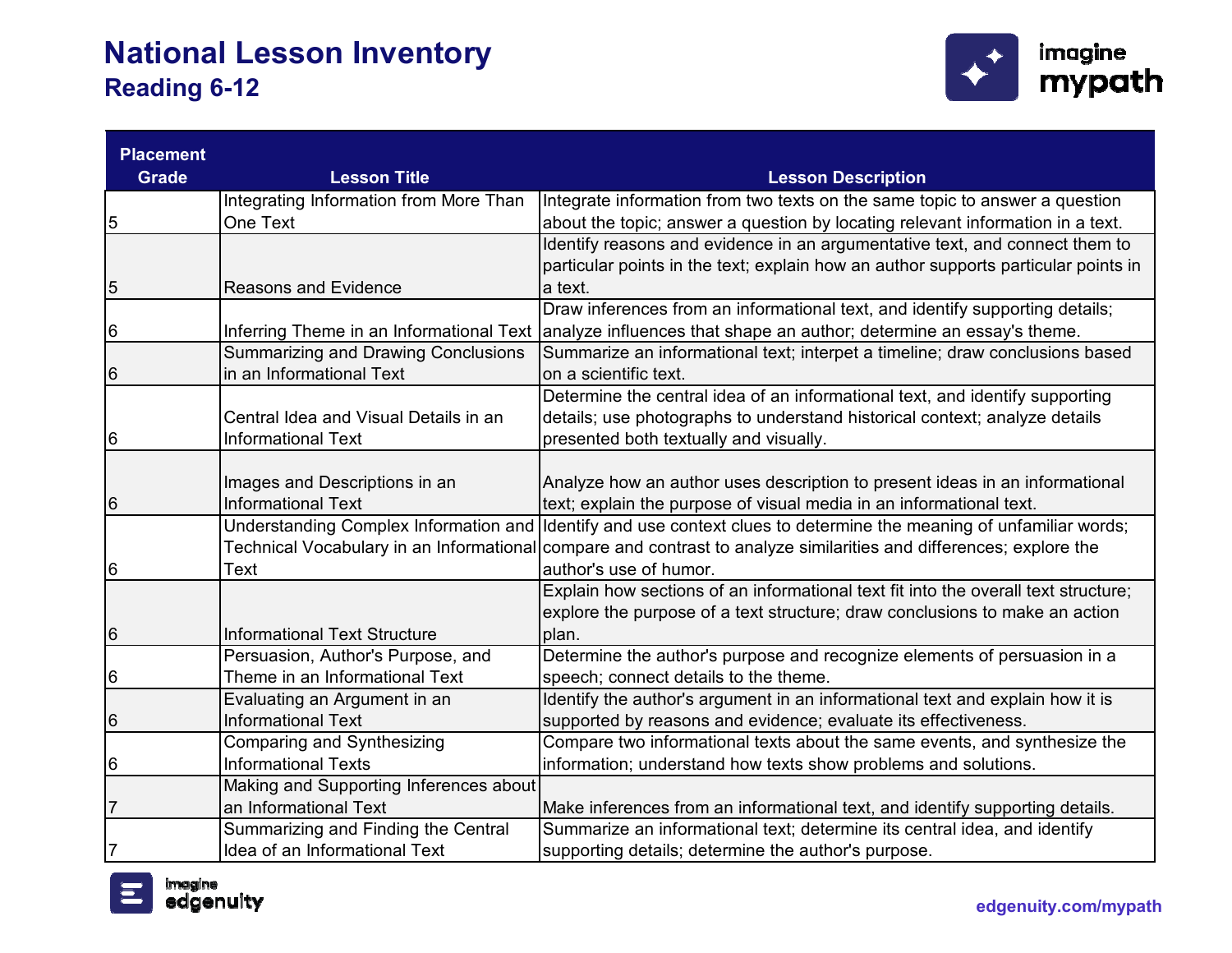

| <b>Placement</b> |                                          |                                                                                     |
|------------------|------------------------------------------|-------------------------------------------------------------------------------------|
| <b>Grade</b>     | <b>Lesson Title</b>                      | <b>Lesson Description</b>                                                           |
|                  | Cause and Effect in an Informational     | Define cause and effect in an informational text; trace its central ideas, and      |
| $\overline{7}$   | Text                                     | determine causal relationships.                                                     |
|                  |                                          | Identify and use context clues to determine the meaning of unfamiliar words;        |
| $\frac{7}{2}$    | <b>Word Relationships: Using Context</b> | recognize the difference between connotation and denotation.                        |
|                  |                                          | Identify the steps in a procedural text, and evaluate the clarity of two            |
| $\frac{7}{2}$    | <b>Understanding Procedures</b>          | procedures; paraphrase to aid reading comprehension.                                |
|                  | Author's Viewpoint in an Informational   | Determine an author's viewpoint in an informational text, distinguishing that       |
| $\frac{7}{7}$    | Text                                     | view from those of others; differentiate fact from opinion.                         |
|                  | <b>Tracing and Analyzing Arguments</b>   | Trace and analyze the strength of the argument in a text.                           |
|                  |                                          | Analyze an author's presentation of key information; contrast the presentations     |
| $\overline{7}$   | <b>How Authors Emphasize Details</b>     | by two authors of key information on the same topic.                                |
|                  |                                          | Draw inferences from an informational text, and determine the author's              |
|                  | Making Inferences and Determining        | viewpoint; identify details supporting the inferences; notice different characters' |
| 8                | Viewpoint in an Informational Text       | attitudes in an autobiography.                                                      |
|                  | Summarizing and Paraphrasing an          |                                                                                     |
| 8                | <b>Informational Text</b>                | Summarize and paraphrase an informational text.                                     |
|                  |                                          | Determine the central idea of an informational text, and identify supporting        |
|                  | Central Ideas and Author's Purpose in    | evidence; cite evidence of what the text explicitly says; determine and examine     |
| 8                | an Informational Text                    | the author's purpose.                                                               |
|                  | Inferences and Relationships in an       | Make inferences in an informational text, and analyze how the text makes            |
| 8                | <b>Informational Text</b>                | connections and draws distinctions among individuals, ideas, and events.            |
|                  |                                          | Identify and use context clues to determine the meaning of unfamiliar words;        |
|                  |                                          | use Greek and Latin roots to define academic words; explore how affixes             |
| 8                | Context Clues, Roots, and Affixes        | change word meanings.                                                               |
|                  |                                          | Analyze an author's use of repetition for rhetorical effect in an informational     |
|                  |                                          | text; connect word connotation to the author's purpose; analyze the impact of       |
| $\overline{8}$   | <b>Argument Technique</b>                | allusion and metaphor.                                                              |
|                  | Analyzing the Use of Photographs in an   | Analyze how photographs provide support and emotional appeal in an                  |
| 8                | <b>Informational Text</b>                | informational text; evaluate the effect of persuasive media.                        |
|                  |                                          | Identify the components of an argument in a text; analyze the development of        |
| 8                | <b>Rhetoric and Argument</b>             | rhythm and use of rhetoric in a speech.                                             |

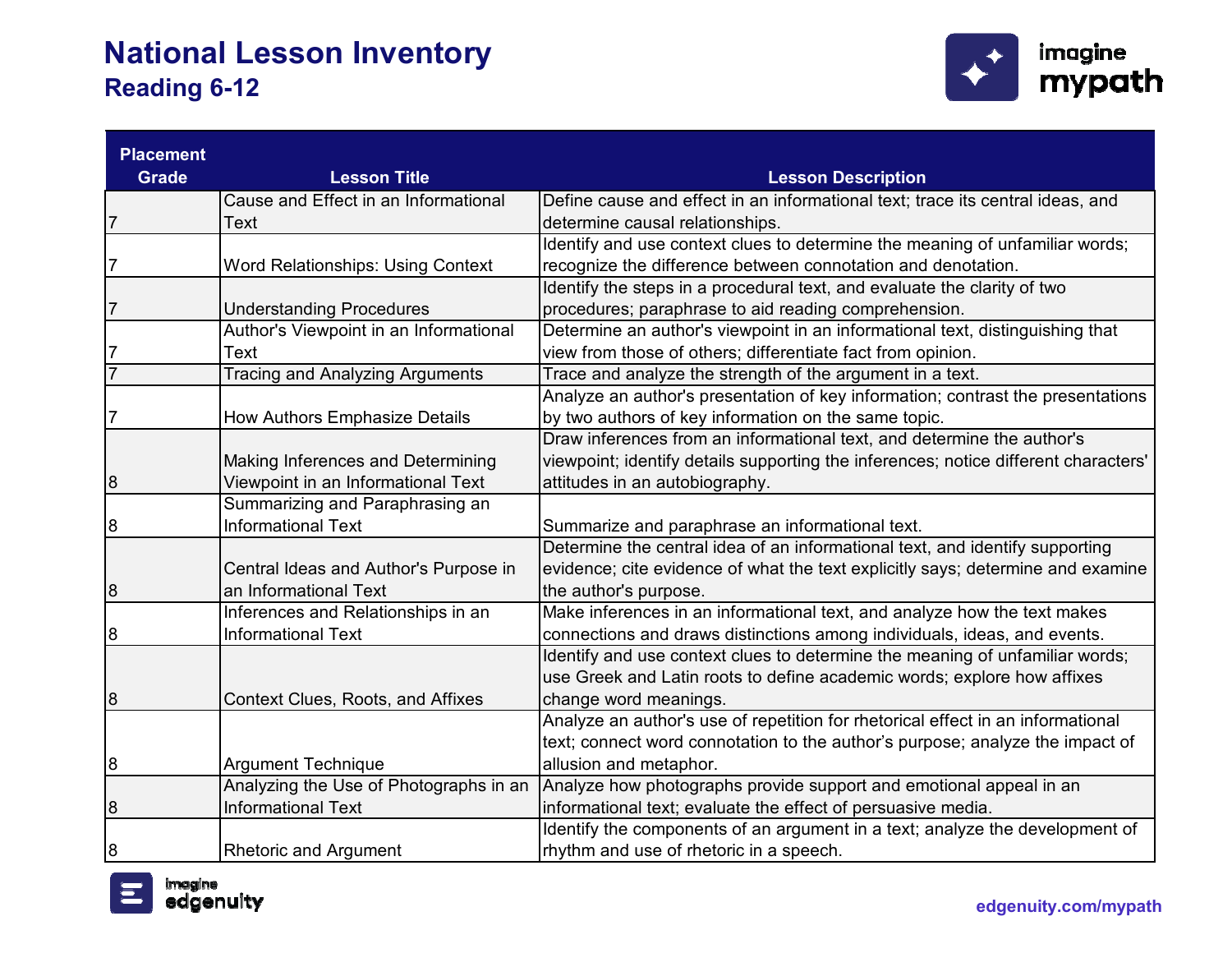

| <b>Placement</b> |                                         |                                                                                                                            |
|------------------|-----------------------------------------|----------------------------------------------------------------------------------------------------------------------------|
| <b>Grade</b>     | <b>Lesson Title</b>                     | <b>Lesson Description</b>                                                                                                  |
|                  |                                         |                                                                                                                            |
|                  |                                         | Comparing Perspectives in Informational Identify where information conflicts in two informational texts on the same topic; |
| 8                | <b>Texts</b>                            | analyze how the texts disagree on facts and differ in the interpretation of facts.                                         |
|                  | Text Structure and Making Inferences in | Draw inferences from an informational text, and identify details that support                                              |
| 9                | an Informational Text                   | them; analyze text structure.                                                                                              |
|                  |                                         | Summarize an informational text, and recognize the author's purpose; define                                                |
|                  |                                         | Summarizing Central Ideas and Purpose and understand the purpose of using technical language in an informational           |
| $\overline{9}$   | in an Informational Text                | text.                                                                                                                      |
|                  | Central Idea and Word Choice in an      | Trace and determine the central idea of an informational text; differentiate                                               |
| $\overline{9}$   | <b>Informational Text</b>               | between connotation and denotation; analyze how context affects meaning.                                                   |
|                  | Analyzing the Series of Events in an    | Analyze how an author unfolds a series of events in an informational text;                                                 |
| $\overline{9}$   | <b>Informational Text</b>               | identify and draw conclusions based on point of view; determine themes.                                                    |
|                  |                                         | Identify and use context clues to determine the meaning of unfamiliar words;                                               |
|                  | Improving Vocabulary with Word Parts    | recognize Greek and Latin roots and affixes; determine word meaning based                                                  |
| 9                | and Context Clues                       | on word structure.                                                                                                         |
|                  |                                         | Analyze how ideas are developed in an informational text, and determine the                                                |
| 9                | Analyzing an Author's Point of View     | author's point of view.                                                                                                    |
|                  |                                         | Compare accounts of a subject told in different mediums; identify the purpose                                              |
|                  | Comparing Accounts of a Story in        | for relating events in different forms; analyze the method used to achieve a                                               |
| 9                | <b>Different Forms</b>                  | purpose.                                                                                                                   |
|                  | Argument, Rhetoric, and Purpose in a    | Evaluate the argument and analyze the rhetorical devices used in a text;                                                   |
| 9                | Speech                                  | identify the different purposes of a speech for different audiences.                                                       |
|                  |                                         | Make connections between ideas in two seminal US documents; draw                                                           |
|                  | Rhetoric and Structure in Roosevelt's   | conclusions about the effect of rhetorical appeals; examine how the structure                                              |
| 9                | Four Freedoms Speech                    | of an argument supports the overall idea.                                                                                  |
|                  |                                         | Draw inferences from an informational text and identify supporting details;                                                |
|                  | Inferences and Central Ideas in an      | analyze the development of a central idea; objectively summarize a nonfiction                                              |
| 10               | <b>Informational Text</b>               | text.                                                                                                                      |
|                  | Summarizing and Recognizing             | Summarize an informational text; analyze its rhetorical techniques and the                                                 |
| 10               | Rhetorical Techniques in a Speech       | effect of word choice on an audience.                                                                                      |

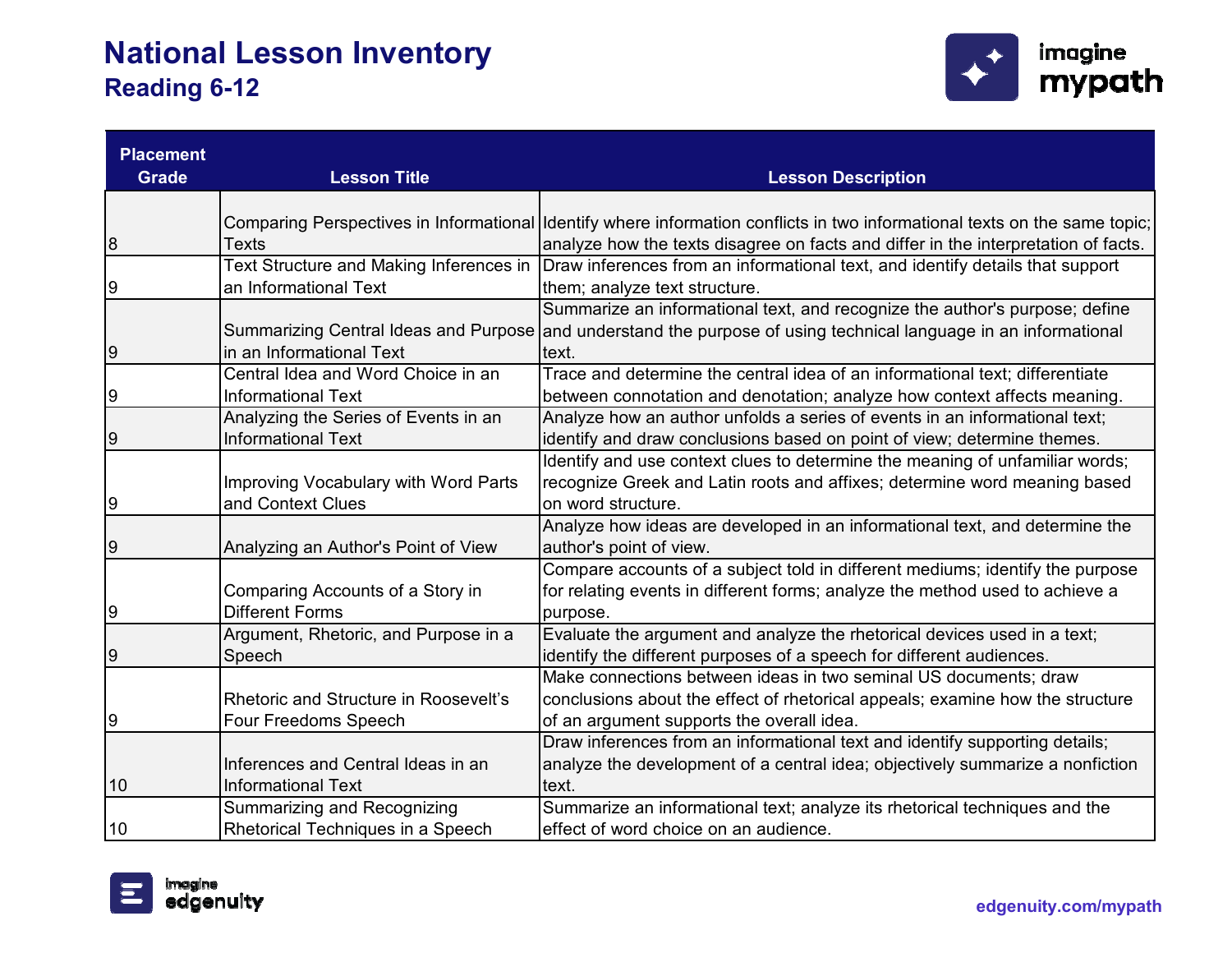

| <b>Placement</b> |                                       |                                                                                   |
|------------------|---------------------------------------|-----------------------------------------------------------------------------------|
| <b>Grade</b>     | <b>Lesson Title</b>                   | <b>Lesson Description</b>                                                         |
|                  | Central Ideas in an Autobiographical  | Determine the central idea of an informational text, and analyze its              |
| 10               | Essay                                 | development; compare the presentations of a subject by two authors.               |
|                  |                                       | Analyze how an author unfolds a series of ideas in an informational text;         |
|                  | Analyzing Idea Development in an      | determine the central idea and purpose of a text; evaluate the effectiveness of   |
| 10               | Essay                                 | an essay.                                                                         |
|                  |                                       | Identify and use context clues to determine the meaning of unfamiliar words;      |
|                  | Determine Meaning: Words and          | determine connotative meanings; interpret figurative language to determine the    |
| 10               | <b>Phrases</b>                        | meanings of words and phrases.                                                    |
|                  | Developing Ideas with Structure in an | Idenfity text structures in an informational text, and analyze how these are used |
| 10               | <b>Informational Text</b>             | to develop an author's ideas in specific portions of the text.                    |
|                  |                                       | Analyze the use of multimedia in an informational text and how word choice        |
|                  | Word Choice and Multimedia in an      | develops the author's claim and purpose; cite textual evidence to support an      |
| 10               | <b>Informational Text</b>             | analysis.                                                                         |
|                  |                                       | Evaluate the effectiveness of an argument in an informational text, and identify  |
|                  | Evaluating the Argument in an         | the types of evidence used; analyze the impact of diction on meaning and          |
| 10               | <b>Informational Text</b>             | tone.                                                                             |
|                  |                                       | Analyze rhetorical techniques in presidential speeches; identify a speaker's      |
|                  | Analyzing Rhetorical Strategies in    | purpose, message, and audience, and evaluate the use of rhetorical                |
| 10               | <b>Presidential Speeches</b>          | techniques.                                                                       |
|                  | Inferences and Central Ideas in an    | Draw inferences from an informational text, and identify supporting details;      |
| 11, 12           | Essay                                 | summarize the central ideas in an essay, and analyze their development.           |
|                  | Analyzing and Summarizing Central     | Determine the central idea of an informational text, and analyze its              |
| 11, 12           | Ideas in an Informational Text        | development; summarize an informational text.                                     |
|                  |                                       | Analyze how text structure relates to the author's argument or purpose;           |
|                  | Central Idea and Argumentative        | summarize the central ideas in an informational text, and analyze their           |
| 11, 12           | Structure in an Informational Text    | development.                                                                      |
|                  |                                       | Examine the purpose of a text through the author's choice of words; analyze       |
|                  | Rhetoric and Author's Purpose in an   | rhetorical technique, and interpret figurative language to make meaning of a      |
| 11, 12           | <b>Informational Text</b>             | text.                                                                             |